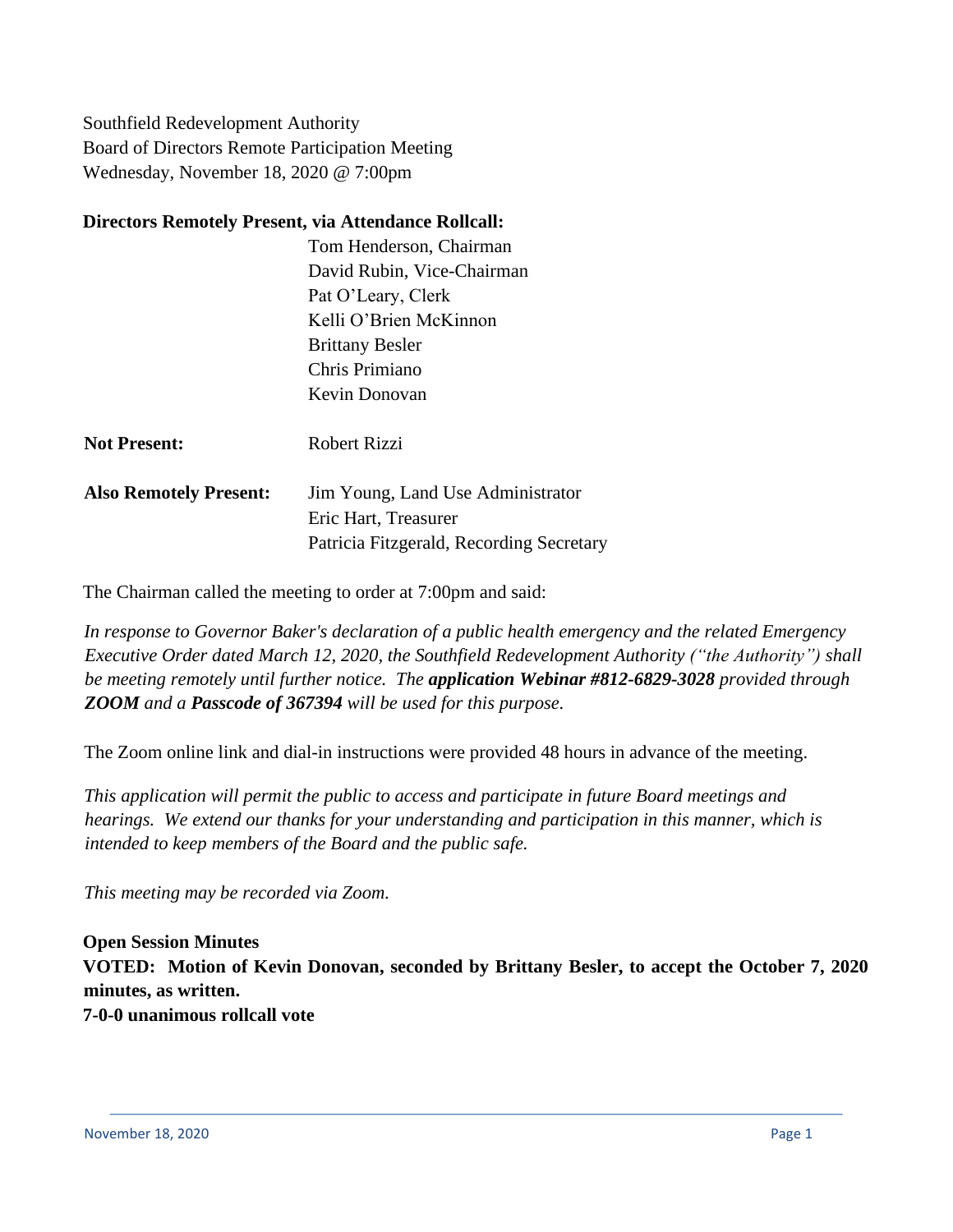## **Special Permit Granting Authority**

Recreation Complex - Extension of beer and wine sales period to March 31, 2021; applicants are Union Point Sports, LLC and MCCUP, Inc.

Mr. Young noted that UP Sports is continuing with the fit-out of the modular building. It has taken much longer than expected to get the building operational, so they are requesting another extension of the 90-day beer and wine sales period to March 31<sup>st</sup>.

# **VOTED: Motion of Chris Primiano, seconded by Kelli O'Brien McKinnon, to grant an extension to the 90-day beer and wine sales to March 31, 2021. 7-0-0 unanimous rollcall vote**

### **Treasurer's Report**

#### Transfer

Mr. Young noted that the FY21 budget did not including funding for conservation permit compliance issues. He said based on the recent fall survey of the turtle exclusion fencing, it was discovered that a section of fence had been vandalized and another section was damaged by a fallen tree. The \$5,000 is to cover several turtle exclusion fencing repairs and bring it into compliance.

Mr. Donovan asked what the Reserve Fund balance will be after the \$5,000 is moved; Mr. Hart said \$20,000.

#### Measure 20-020

**VOTED: Motion of Tom Henderson, seconded by Kevin Donovan, that the Board of Directors authorize the transfer of \$5,000 from the Reserve Account to the Grounds Maintenance/Conservation Permit Account. 7-0-0 unanimous rollcall vote**

#### *Public Comments*:

Mary Parsons of Rockland asked for a copy of the executive session minutes referenced on the agenda. Chairman Henderson explained they are not available until all matters are settled.

## **Topics not reasonably anticipated by the Chairman 48 hours in advance of the meeting:** none

#### **Executive Session**

Chairman Henderson said the Board would be going into Executive Session (1) to approve executive session meeting minutes for the following dates: July 22, 2020, September 2, 2020, September 23, 2020,